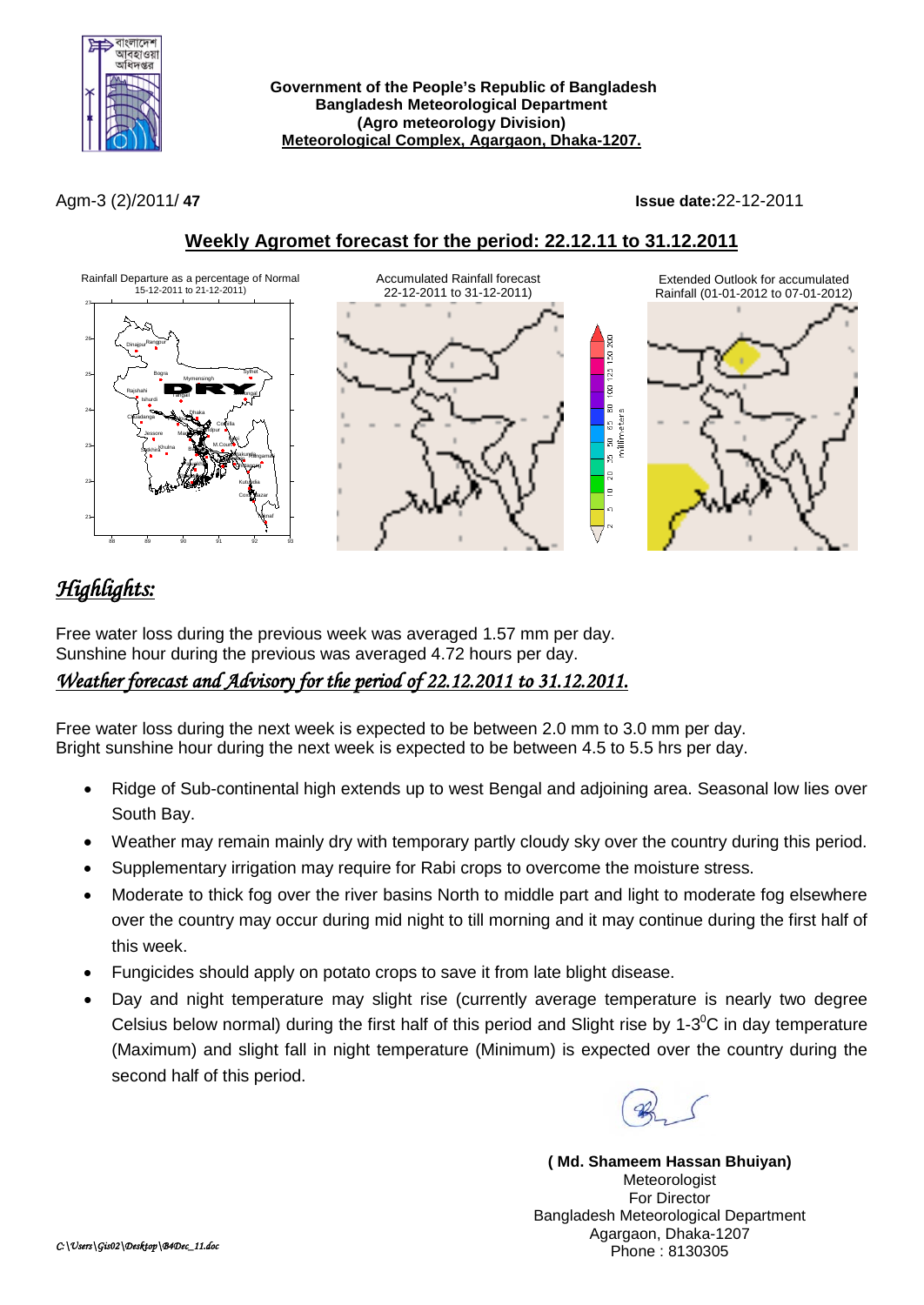## **Bangla Version**

### পূর্বাভাস, সময়: ২২-১২-২০১১ থেকে ৩১-১২-২০১১



### প্ৰধান বৈশিষ্ট্য সমূহঃ-

গত সপ্তাহের দৈনিক বাষ্পীভবনের গড় ১.৫৭ মিঃ মিঃ ছিল। গত সপ্তাহের দৈনিক সর্যকিরণ কালের গড় ৪.৭২ ঘন্টা ছিল।

### আবহাওয়া পূর্বাভাসঃ- ২২-১২-২০১১ ইং থেকে ৩১-১২-২০১১ ইং পর্যন্ত।

আগামী সপ্তাহের বাস্পীভবনের দৈনিক গড মান ২.০ মিঃমিঃ থেকে ৩.০ মিঃমিঃ থাকতে পারে। আগামী সপ্তাহের সূর্যকিরণকালের দৈনিক গড় মান ৪.৫ ঘন্টা থেকে ৫.৫ ঘন্টা থাকতে পারে।

- উপমহাদেশীয় উচ্চচাপ বলয়ের বর্ধিতাংশটি পশ্চিম বঙ্গ এবং তৎসংলগ্ন এলাকা পর্যন্ত বিস্তৃত রয়েছে। দক্ষিণ বঙ্গোপসাগরে একটি মৌসূমী লঘুচাপ অবস্থান করছে ।
- এ সপ্তাহে আকাশ আংশিক মেঘলাসহ সারা দেশের আবহাওয়া প্রধানতঃ শুষ্ক থাকতে পারে।
- পানিশণ্যতা রোধে রবি শস্যের জন্য সম্পূরক সেচের প্রয়োজন হতে পারে।
- মধ্য রাত থেকে সকাল পর্যন্ত দেশের উত্তর থেকে মধ্যাঞ্চল এবং নদী অববাহিকায় মাঝারী থেকে ঘন কুয়াশা এবং দেশের অন্যত্র হালকা থেকে মাঝারী ধরনের কুয়াশা পড়তে করতে পারে এবং এ অবস্থা সপ্তাহের প্রথমার্ধ পর্যন্ত অব্যাহত থাকতে পারে।
- লেট ব্রাইট রোগ হতে আলু শস্যকে রক্ষার জন্য ছত্রাকনাশক প্রয়োগ করা যেতে পারে।
- এ সপ্তাহের প্রথমার্ধে দিন ও রাতের তাপমাত্রা সামান্য বৃদ্ধি পেতে পারে এবং সপ্তাহের দ্বিতীয়ার্ধে দিনের সর্বোচ্চ তাপমাত্রা ১-৩° সেঃ বৃদ্ধি পেতে পারে এবং রাতের সর্বনিম্ন তাপমাত্রা সামান্য হ্রাস পেতে পারে।

(মোঃ শামীম হাসান ভূইয়া) আবহাওয়াবিদ পরিচালকের পক্ষে বাংলাদেশ আবহাওয়া অধিদপ্তর, ঢাকা-১২০৭।